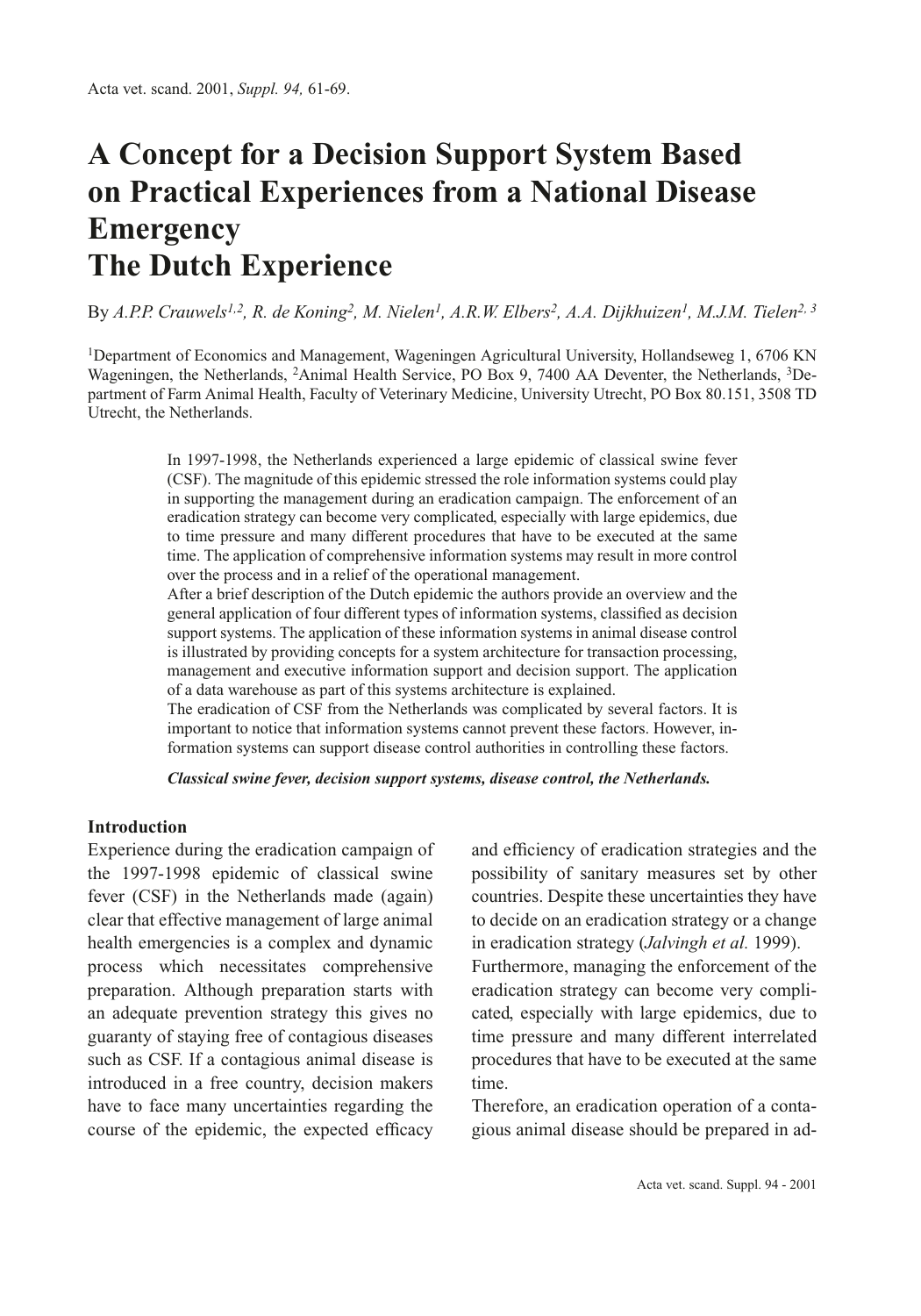vance and be supported by a high performance technical and administrative organisation. To ensure that work complies with professional standards, procedures have to be designed in sufficient detail.

After brief descriptions of the Dutch pig production and of the 1997-1998 epidemic of CSF, the authors describe the role of different types of information systems in decision support. Finally, the authors present concepts for computerised information systems for both the support of the enforcement of disease control measures and for decision support. Both applications of information systems are considered very important as a basis for effective and efficient management of large animal health emergencies.

The presented concepts are based on existing decision support systems (DSS) for animal diseases. One system is in operation at the Animal Health Service (AHS) in the Netherlands. The other system is EpiMAN, a DSS for the control of a foot-and mouth (FMD) epidemic developed at the Department of Veterinary Clinical Sciences, Massey University, New Zealand, on behalf of the Ministry of Agriculture and Fisheries (EpiMAN-NZ) (Sanson, 1993, Donaldson, 1996, Stark, 1998).

## **The 1997-1998 epidemic of classical swine fever in the Netherlands**

## *The Dutch pig production*

In 1997, the Netherlands contained 21,000 swine herds including 15.2 million pigs. In 9,158 herds approximately 1.2 million breeding sows were present producing approximately 24 million piglets per year.

The Dutch pig production depends heavily on the export of pigs and pig products to other countries, mainly within the European Union (EU). In 1996, 75% of pigs and pig products with a total value of 2.3 billion Euro were exported (Agricultural and Horticultural Data, 1998).

#### *Magnitude of the epidemic*

The first outbreak of CSF was detected at 4 February 1997 and the last outbreak at 6 March 1998. The area affected had the highest pig density in the Netherlands with between 2,500 and 2,900 pigs per  $km^2$  and an average of 1,000 pigs per farm (Pluimers et al., 1999).

During the epidemic more than 700,000 pigs in 429 infected herds were destroyed and more than 1.1 million pigs in approximately 1,290 herds were exterminated in preventive depopulation operations. Furthermore, because of welfare issues over 9.2 million pigs from overstocked farms were rendered under a programme supported legally and financially by the European Commission (*Pluimers et al.* 1999).

Almost 48,000 visits were performed to screen controlled areas and more than 9,600 visits were needed to follow up on traces to suspect farms, resulting in approximately 420,000 blood- and tissue samples for laboratory investigation (*Anonymous,* 1998).

In spite of the transportation ban 50,000 transports of live pigs took place, due to the buy out of pigs from overstocked farms. The total workload involved with the disease eradication was almost 400 person-year of which 80 personyear under direct management of the regional crisis centre (*Anonymous,* 1998).

The total sum of direct losses by the farmers caused by the 1997-1998 CSF-epidemic in the Netherlands was more than 1,35 billion Euro. Consequential losses for farmers and related industries (abattoirs, breeding organisations, the transportation industry and feed mills) were 440 million Euro and 621 million Euro, respectively (*Meeuwissen et al.* 1999).

#### *Preparation*

From 1986 (start of the non-vaccination policy in the EU) to 1997, only a few CSF outbreaks were discovered in the Netherlands; one out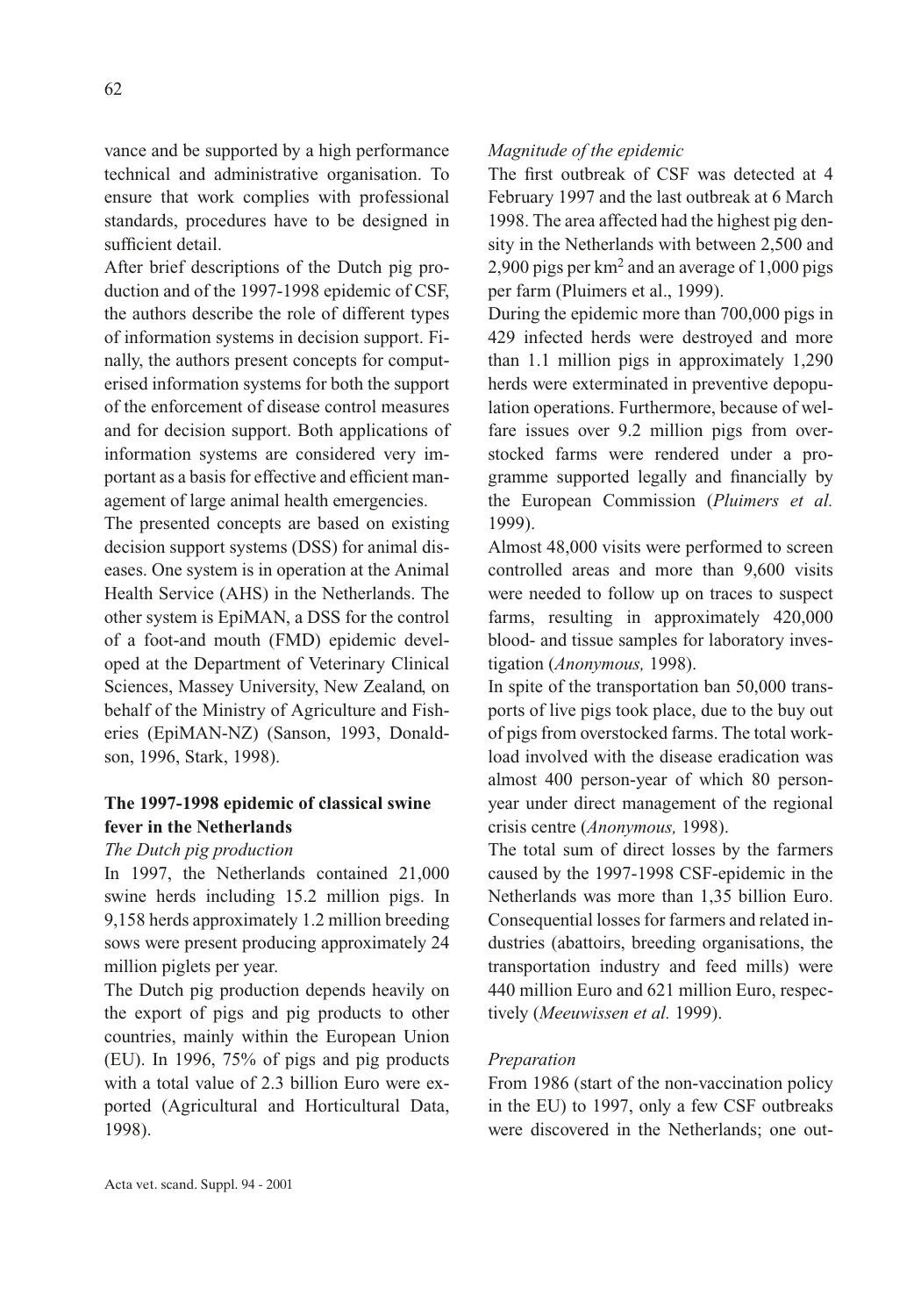break in 1986, two in 1990 and eight in 1992, all of them in areas with a low pig-density (*Elbers et al.* 1999). Although the neighbouring countries Germany and Belgium had experienced recent large epidemics, there was little motivation in the pig sector to take the sanitary precautions needed to keep the disease out of the Netherlands (*Pluimers et al.* 1999).

Although a contingency plan to eradicate CSF existed and despite the fact that veterinary organisations were trained and equipped for disease eradication, these precautions proved to be inadequate for a large epidemic (*Pluimers et al.* 1999). The emphasis of the existing contingency plan was focused on enforcement from a veterinary point of view. Little attention was given to the administrative organisation; the chain of command, the layout of the organisation, the job description of the staff involved and the administrative criteria were not clear. One possible reason for this inadequate precaution was the result of an ongoing reorganisation of the veterinary organisations within the Ministry of Agriculture, Nature management and Fisheries (*Anonymous* 1997).

At the onset of the epidemic there was no computerised system available to support the disease eradication authorities in managing the eradication campaign (*Anonymous* 1997).

# *Factors that complicated the CSF-eradication campaign*

The eradication campaign was complicated by several factors:

– The first outbreak was detected approximately six weeks after introduction of the CSF virus, giving the CSF virus opportunities to spread from one herd to another. Afterwards it became clear by epidemiological analysis that approximately 36 herds were already infected on 4 February 1997, the day the first outbreak was confirmed and a total standstill of pig movements was ordered in a 10 km radius around the infected herd (*Elbers* 1999).

- The response measures initially taken were not effective enough in a herd-dense area. Only upon implementation of additional measures such as rapid preventive depopulation of herds in contact with or located near infected herds, increased sanitary measures, additional screening by practitioners and reduction of animal movements did the epidemic fade out (*Elbers* 1999).
- In early March 1997, CSF was detected in two centres for artificial insemination (AI) (*Elbers et al.* 1999). Three weeks later CSF was detected at a farm outside the then infected area. This infection could only be explained if semen was the cause of the infection. The two AI centres had delivered suspect semen in the infectious period to 1680 pig herds of which a considerable number outside the infected area (*Pluimers et al.* 1999). These herds were officially declared CSF suspect, creating an enormous logistic problem to visit, investigate and decide on a disease status for these herds.
- Insufficient killing and rendering capacity caused problems primarily at the start of preventive depopulation in mid April 1997, resulting in delay of depopulation of contact and neighbouring farms (*Pluimers et al.* 1999).

All these factors contributed to a rapidly increasing epidemic and resulted in an overwhelming amount of information for the departmental and the regional crisis staff. The number of different interrelated eradication procedures accumulated accordingly.

# **Decision support and the role of information systems**

*A framework for decision support* Decision-making processes fall along a contin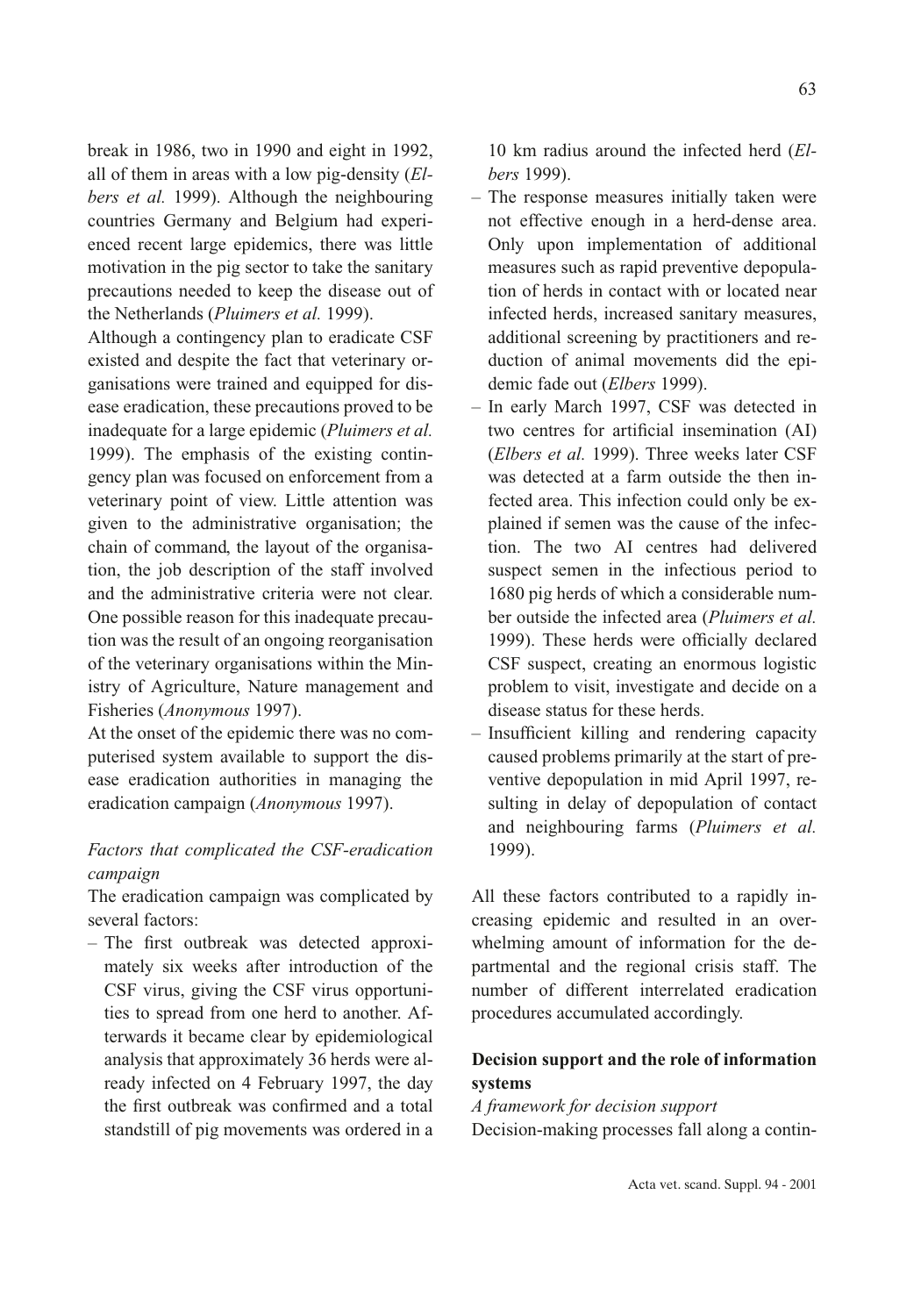uum that range from highly structured (sometimes referred to as programmed) to highly unstructured (nonprogrammed) decisions (*Turban* 1990).

A structured decision process is a process in which the procedures are standardised, the objectives are clear and the input and output are clearly defined. Specific characteristics of a highly structured task include (*Alter* 1996):

- information requirements are known precisely;
- methods to process the information are known precisely;
- desired format of the information is known precisely;
- decisions or steps within the tasks are clearly defined and repetitive;
- criteria to make decisions are understood precisely;
- success in execution of the tasks can be measured precisely.

Unstructured processes are "fuzzy," complex problems for which there are no ready to hand solutions. An unstructured task is so poorly understood that the information to be used, the method of using the information and the criteria for deciding whether the task is being well done cannot be specified. Unstructured decisions tend to be performed based on experience, intuition, trial and error, rules of thumb and vague qualitative information (*Alter* 1996, *Turban* 1990).

Semistructured processes fall between the structured and the unstructured problems, involving a combination of both standard solution procedures and individual judgement. The information requirements and procedures are generally known although some aspects of the task still rely on human judgement (*Alter* 1996, *Turban* 1990).

Successful information systems impose the amount of structure that is appropriate for the

activity being supported (*Alter* 1996). Information systems supporting decision making are often classified according to the degree of structure in decision processes they support (*Turban* 1990, *Alter* 1996). However, system categories are not mutually exclusive. Next, four categories of information systems will be briefly discussed. A detailed discussion of different categories of information systems can be found in *Alter* (1996), *Inmon* (1993) and *Turban* (1990).

#### *Transaction processing system (TPS)*

A TPS is an information system that collects and stores data about transactions and controls decisions made as part of a transaction (*Alter* 1996). A transaction is an event that generates or modifies data stored in an information system. TPSs control the collection of specific data in specific formats in accordance with rules, policies and goals. It checks each transaction for easily detectable errors such as missing data, data values that are obviously too high or too low, data values that are inconsistent with other data in the database and data in the wrong format. It also may check for required authorisations for the transaction (*Alter* 1996). A TPS can govern transaction processing and automatically trigger follow-up procedures. Automatic transaction processing can have important advantages especially if a great deal of information must be processed or if a time delay is unacceptable (*Alter* 1996). Furthermore, a TPS facilitates structured repetitive decisions and improves consistency, efficiency and quality of decision making by considering all key factors. It dictates what information will be used and how the information will be combined. It also dictates how a task should be done by using a set of rules or procedures to make the decision instead of relying on human judgement (*Alter* 1996).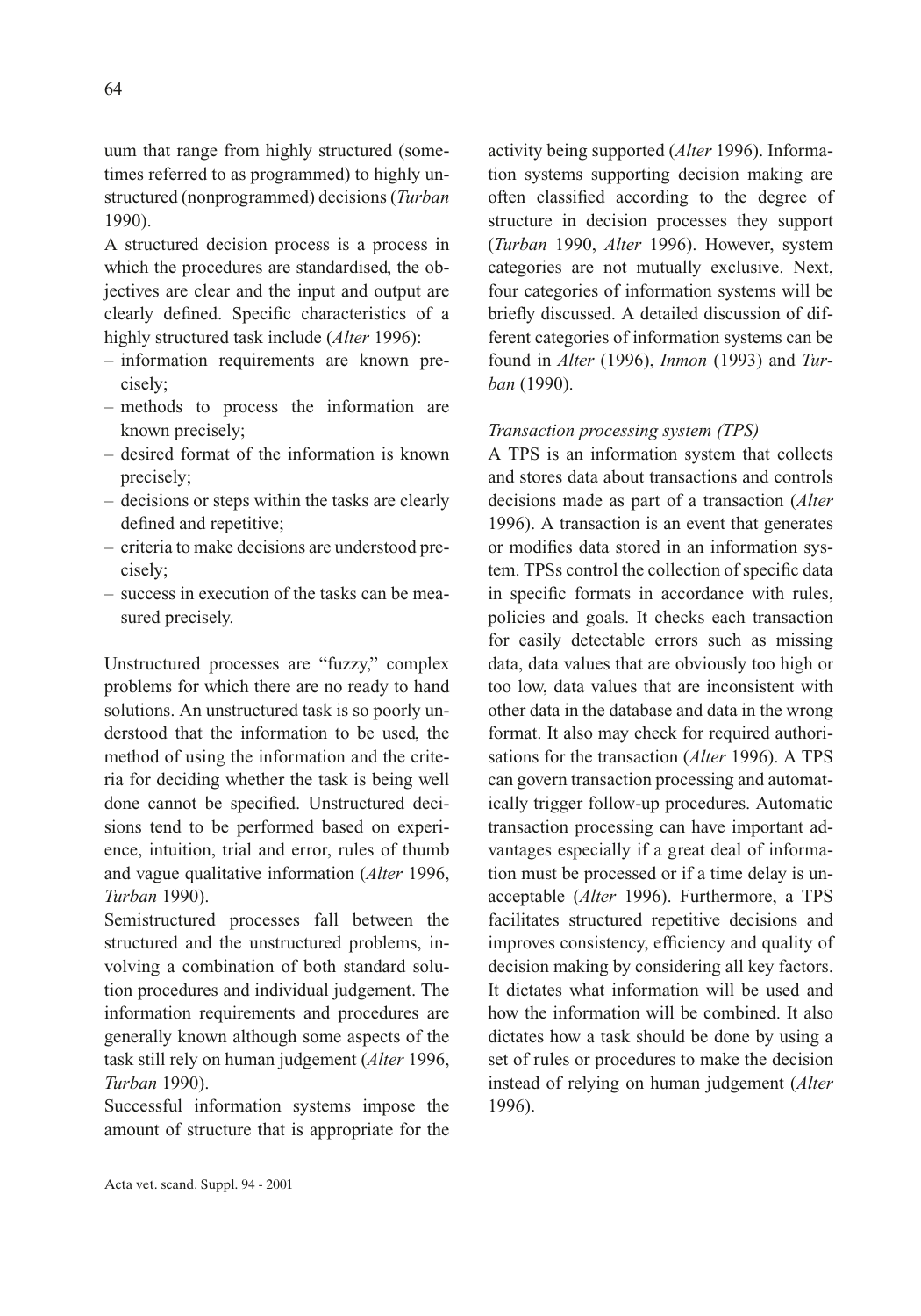

Figure 1. A conceptual model of a transaction processing system and some related sub-systems.

#### *Management information system (MIS)*

A MIS is capable of generating management information to monitor performance, maintain co-ordination, and provide background information about the organisation's operations. The information is summarised rather than about details of individual transactions. The information consists of pre-specified reports, mainly on a scheduled basis. Structured management information provides support for general management by identifying important measures of performance (*Alter* 1996). Furthermore, a MIS can maintain co-ordination and planning with respect to conflicting situations, available capacities and moments set by procedures.

### *Executive information system (EIS)*

An EIS is a highly interactive MIS providing managers and executives with flexible access to information in order to monitor operational results and general business conditions. It provides rapid access to timely information and direct access to management reports (*Turban* 1990). The traditional MIS approach to provide pre-specified reports on a scheduled basis is too inflexible for many questions such as understanding problems and new situations, although this approach is sometimes acceptable for the same indicators over time (*Alter* 1996). Through EISs, the executive analyst can pinpoint problems and detect trends that are of vital importance to management. Problem identification is the key to effective decision making. One of the typical uses of EIS is drill-down analysis (*Inmon* 1993). Drilling down refers to the ability to start at a summary number and to break that summary into a successively finer set of summarisations.

#### *Decision support system (DSS)*

A DSS is an interactive system providing information, tools or models to help managers or professionals make decisions in semistructured or unstructured situations (*Alter* 1996). DSSs solve part of the problem and help isolate places were judgement and experience is required. DSSs incorporate both data and models, are designed to assist managers with their decision process in semistructured or unstructured tasks and support, rather than replace, managerial judgement. The objective of DSS is to improve the quality of decision making by modelling all alternatives and by forecasting their contributions to the goals.

A DSS is generally composed of 1) a database which contains relevant data for the situation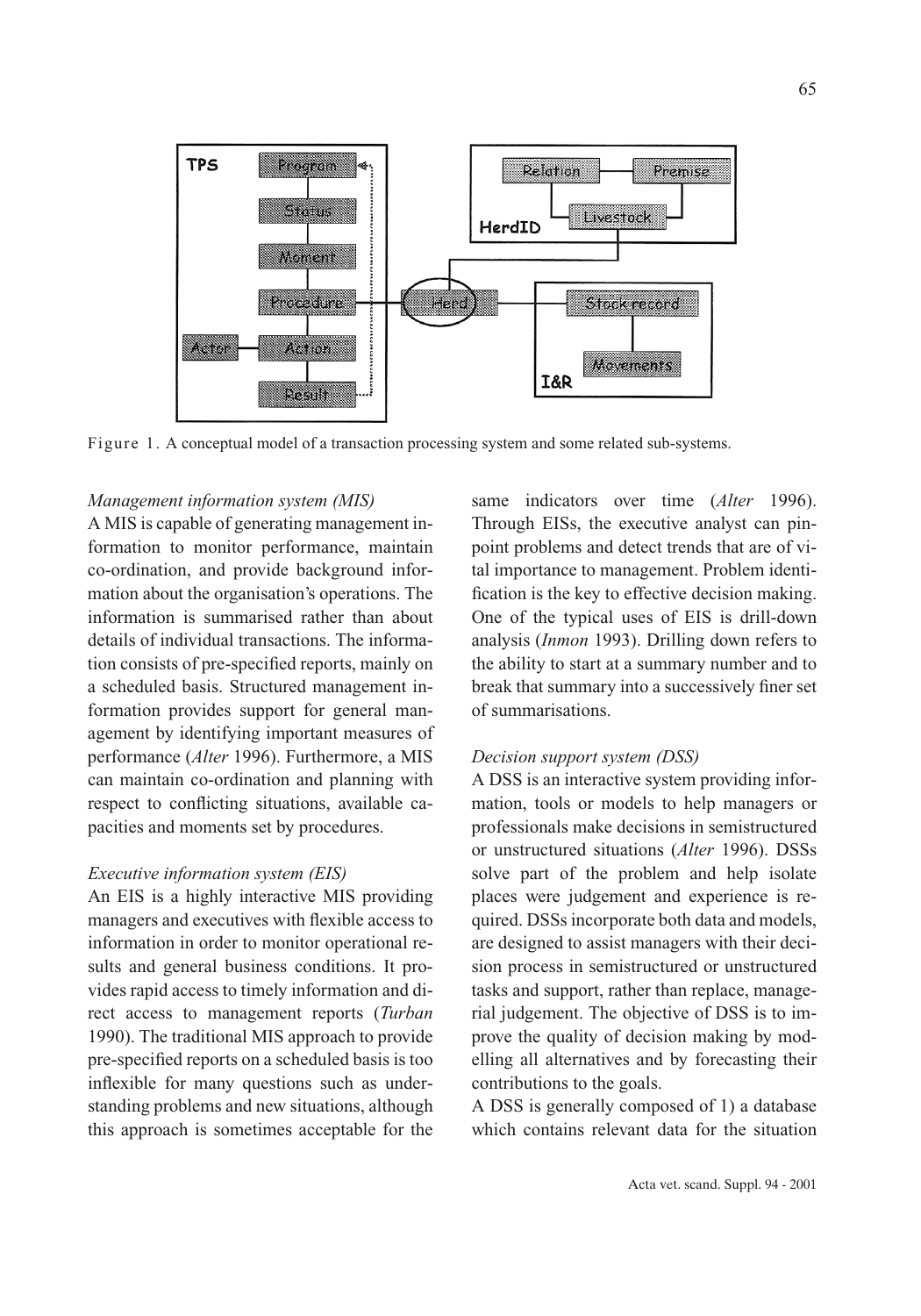and is managed by a database management system (DBMS), and 2) models including statistical, economic, spatial, management science or other quantitative models that provide the system's analytical capabilities and 3) a user interface to through which the user can communicate with and command the DSS.

An important characteristic in the definition of DSSs is the incorporation of both data and models. The ability to invoke, run, change, combine and inspect models is a key capability in DSSs. The models in the DSS can be divided into strategic, tactical and operational models (*Turban* 1990). Strategic models are used to support strategic planning responsibilities of the executives. Tactical models are employed mainly by middle managers to assist in allocating and controlling the resources of the organisation. Operational models are used to support the day-tot-day working activities in the organisation.

# **A concept of a system architecture to support the control of a classical swine fever epidemic**

Within the European Union (EU), the criteria to be applied in the preparation of a national contingency plan for a CSF outbreak have been harmonised by EU legislation (directive EU80/217 (*CEC* 1980)). However, member states of the EU are allowed to apply additional measures if deemed necessary. The national contingency plan should form the basis for the design of information systems.

The concept of the system architecture to support animal disease control presented in the following sections mirrors the current system architecture (partly under construction) at the AHS in the Netherlands.

#### *Transaction processing system*

The first step in designing the TPS is the translation of the contingency plan in a comprehen-

sive administrative organisation (AO). The AO describes how a disease control programme or a disease eradication programme should be managed. It describes the chain of command, the layout of the organisation, the job description of the staff involved, the procedures that govern the disease control processes, the administrative criteria to judge events or outcomes of procedures and the instructions for field implementation of the strategies. Next, the AO will be worked out in flowcharts expressing the sequence, the timing and logic of procedures. Finally, the procedures as worked out in the flowcharts will be translated in computer instructions to actually computerise the disease control programme.

A disease control activity can be described as a group of related steps or activities that use people, information and resources to reach a specific goal. The steps are related in time and place, have a begin and end and have inputs and outputs. Actions to be undertaken are usually directed towards herds, the objects under investigation. Examples of actions to be undertaken are monitoring, clinical inspections, blood sampling, depopulation followed by cleaning and disinfect ion. Each action has to be performed by skilled individuals, at the right time and at a known place. Follow up has to be well organised; samples requires laboratory testing; results require appropriate interpretation; conclusions require a correct follow up. The cycle has to be closed; the process continues.

In the systems architecture of the TPS of the AHS a procedure control module is designed in which all kind of procedures can be stored by setting parameters. Through a second module, objects under observation are registered according to their specific status. In the case of CSF these objects are herds with pigs. The registered herd disease status (e.g. not suspect, suspect, infected) triggers the procedure(s) that have to be undertaken.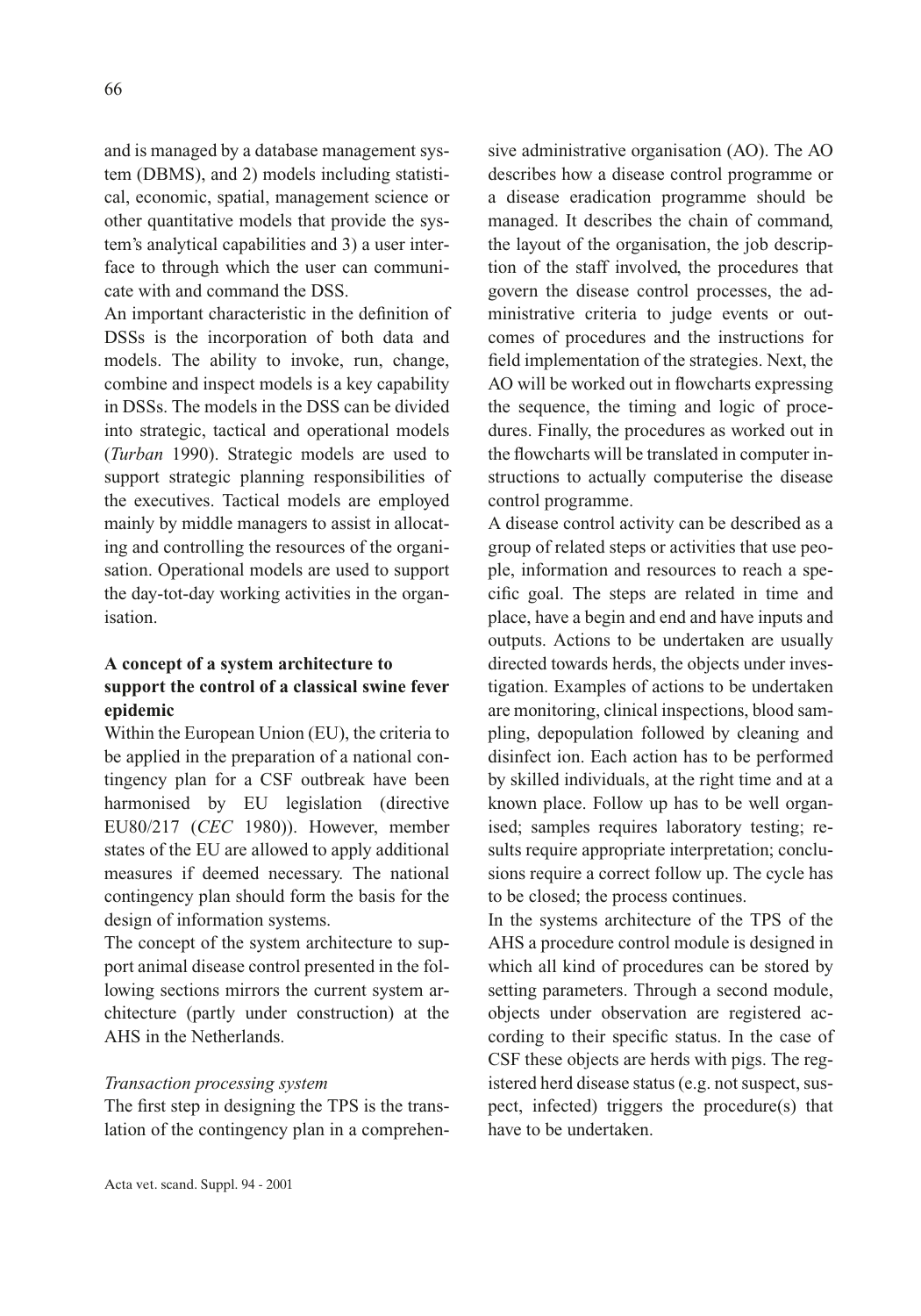To administer herds in an appropriate manner a specific subsystem (Herd-ID) is required in which herds, personal and non-personal entities and (farm-) sites are kept up to date. To have an accurate actual stock record, different identification and registration systems (I&R-systems) for different farm animal species are kept.

To support the farm visit, inspection protocols derived from the procedure control module and sampling lists with information from the Herd-ID and I&R subsystems are available. Samples are uniquely identified (and tagged in the TPS) when transferred to the laboratory. Results are interpreted using distinct algorithms. The conclusions drawn from the results are interpreted by the procedure control module and trigger new procedures. This obviously depends on the obtained final conclusion: a negative test result induces another routine check; positive results induce immediate action. (Fig. 1).

The system architecture can be seen as a team of co-operating systems, with each a specific task and governed by an intelligent procedure control module. This obviously requires unity in data definition and a common database. At the AHS in the Netherlands, this architecture uses a relational database, managed by an Oracle DBMS.

#### *Management information*

In an extensive epidemic a high number of actions have to be undertaken within a distinct period. Some actions can be combined; others exclude one another. This is facilitated by a (tactical) planning module. The inspection capacity (in amount and capacities) is administered. Each inspection team, most fit for the job, is provided with a daily workload.

A separate management information module is incorporated in the system architecture of the TPS providing background information about the organisation's operations using pre-specified reports and graphics on a scheduled basis.

## *Data warehouse*

Analytical processing in disease control focuses on monitoring the progress of the implemented control strategies. It also includes quantitative analysis of the actual and predicted course of the epidemic in relation to the control strategy in force and evaluation of 'what-if' scenarios to select the most effective alternative control strategy. Transaction processing systems are critical for operational support. Any stagnation or disturbance of transaction processing due to analytical processing of operational data is unacceptable. Therefore, as the core of the environment for analytical processing a data warehouse (DW) will be used. A DW is a physical separation of decision support systems from the operational data systems. It collects data from any source, inside or outside the organisation, re-organises that data and places it into a new database. Data is integrated and organised by subject rather then by application. The DW contains only information necessary for analytical processing. The resulting information is accessible to powerful tools for exploitation (EIS) and decision support (DSS). Furthermore, by using a DW for analytical processing the information analyst does not longer have to (Inmon, 1993):

- search for the definitive source of data;
- create special extraction programs from existing systems;
- worry about data that are not integrated;
- worry about detailed and summary data and the linkage between the two;
- worry about an appropriate time basis of data, and
- worry about unexpected information requests.

The first step in designing the DW is describing the data model of the DW. The data model represents the information needs of the disease control authorities. The second step is to determine the best data available to fulfil the data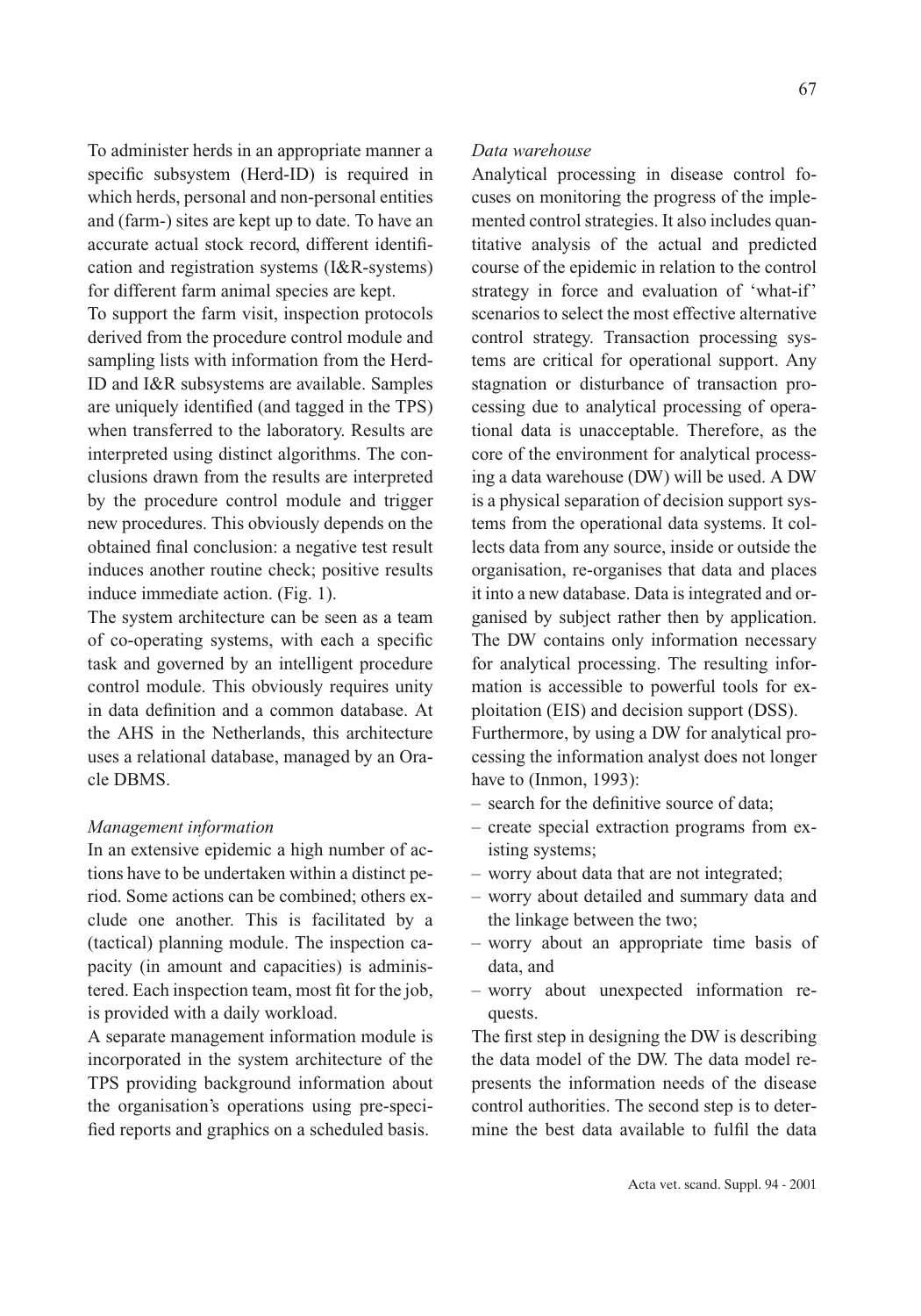identified in the data model. Based on these two steps the DW will be designed. Once designed, data in the DW is organised by subject. The third step is to design and build the interfaces between the data sources and the DW to populate the DW on a regular base. Specific characteristics of these interfaces are subject-oriented integration of data, alteration of a time base and condensation of data.

#### *Executive information*

To design the data model of the DW, the information needs of the strategic, tactical and operational management must become clear. Factors which are believed to be most critical for a successful disease control will be identified by interviewing senior managers involved in the control of the CSF-epidemic. The AO can be used to identify the measures of performance related to each of these critical success factors. Furthermore, the information requests from each management level during the 1997/1998 epidemic of CSF will be analysed. The identified information needs from both approaches will be used to design the initial data model of the DW.

Standard (commercial available) tools will be connected to the DW to allow users to interactively isolate and model information concerning specific performance indicators or events. Specific characteristics of these tools are the ability to perform drilling down analysis, visualisation techniques (graphics and maps), modelling and forecasting (regression analysis, clustering and trend analysis) and spatial analysis.

#### *Decision support systems*

Potential applications of strategic DSS models in the control of CSF include evaluation of (alternative) control or eradication strategies (e.g. monitoring programmes for CSF, preventive depopulation of neighbouring herds, emer-

gency vaccinations with marker vaccines) and economic impact analyses of these strategies. Examples of decision support models which can be used are: deterministic tree models, stochastic simulation models, economic models, spatial models, and mathematical and population-dynamic models. Some decision models will partly be adopted from EpiMAN-NZ, others will be new designed.

To ensure the usefulness of decision models, it is very important that the underlying disease control and disease spread mechanisms are modelled as correct as possible. Therefore, different research projects are in progress in the Netherlands to increase the insight in disease spread mechanisms. The results of these research projects will be used to improve existing models and to design new models.

The decision models will be connected to the DW to give them easy access to the appropriate information.

## **Concluding remarks**

Effective management of large animal health emergencies is a complex and dynamic process, which necessitates a comprehensive preparation. Computerised support of managerial decision making is considered very important as a basis for effective and efficient management of large animal disease emergencies. Once the first outbreak is detected, computerised support should be immediately available for the proper enforcement of the disease eradication measures, for the evaluation of effects of applied eradication measures and for decision making at various levels. However, as can be learned from the Dutch experience, the time between introduction of the CSF virus and the detection of the infection is one of most important parameters that determine the magnitude of an epidemic. In this period the virus can spread freely. It is therefore important that computerised support of decision making spans the